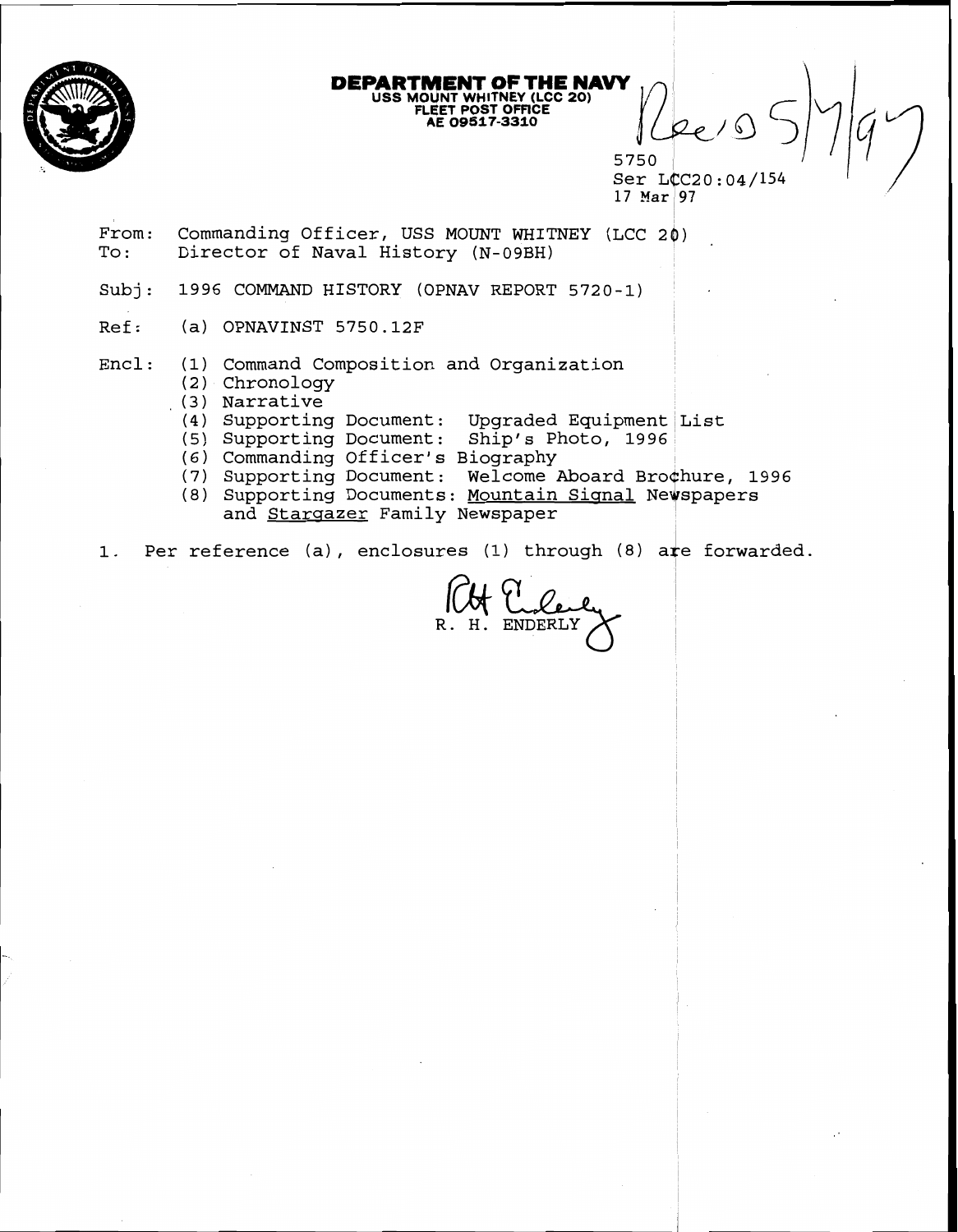## COMMAND COMPOSITION AND ORGANIZATION 1

 $\hat{\text{A}}$ . MISSION: USS MOUNT WHITNEY is the Flagship for Commander Second Fleet. With upgraded capabilities in command, Control, Communications, Computers and Intelligence (C4I), USS MOUNT WHITNEY has served as the focal point in several joint/combined operations in the Atlantic Fleet Area of Responsibility. The berthing and dining facilities on board can accommodate over 1400 personnel and have been fully utilized for various exercises by as well as NATO countries. ss Mol<br>int/collity.<br>lity.<br>date exerc:<br>Unite thousands of service members and civilians from the United States

B. ORGANIZATIONAL STRUCTURE: ISIC - Commander Amphibious Group<br>Two.  $Two.$ 

C. COMMANDING OFFICER: CAPTAIN RICHARD H. ENDERLY, USN

D. PERMANENT DUTY STATION: NORFOLK, VA

E. TYPE AND NUMBER OF AIRCRAFT ASSIGNED: N/A

Encl **(1)**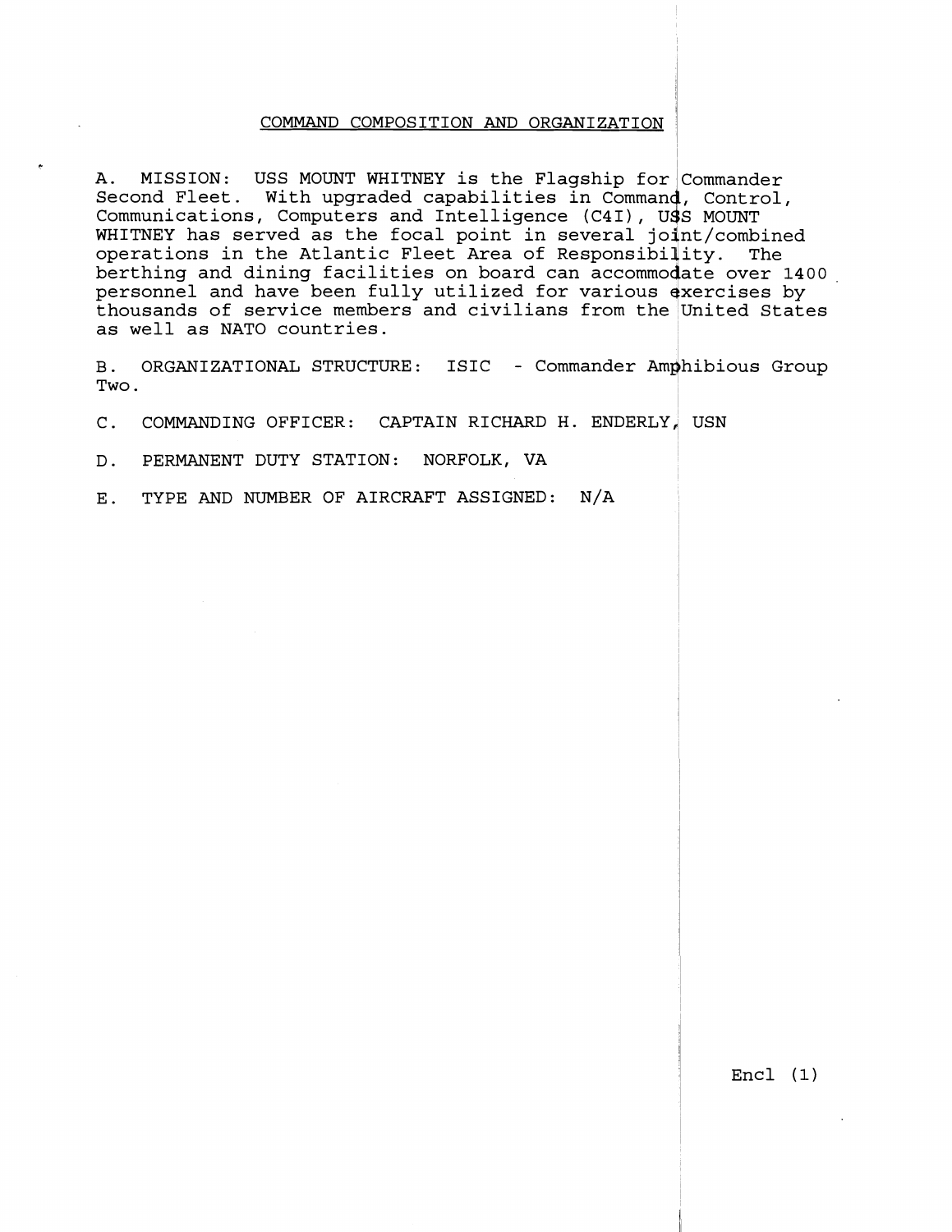## **CHRONOLOGY**

| DATES OF EVENT | <b>EVENT</b>                                                    |
|----------------|-----------------------------------------------------------------|
| $06$ Jan       | MOUNT WHITNEY 25th Birthday                                     |
| $10$ Jan       | Underway for CPG-2 60 Day INSURV Assessment                     |
| 11 Jan         | Returned to port (RTP) Norfolk                                  |
| 22-26 Jan      | Engineering Training Group (ETG) Visit                          |
| 26 Feb         | Environmental Health/Industrial Hygiene Survey                  |
| 06 Mar         | Underway for Underway Material Inspection (UMI)<br>Rehearsal    |
| 07 Mar         | RTP Norfolk                                                     |
| 11-15 Mar      | INSURV                                                          |
| 13 Mar         | Underway for UMI                                                |
| 14 Mar         | RTP Norfolk                                                     |
| 18-29 Mar      | CINCLANTFLT/FAADCLANT Disbursing Audit (Grade:<br>Satisfactory) |
| $01 - 05$ Apr  | ETG Visit                                                       |
| 01 May         | Underway for CJTFEX 96                                          |
| 17 May         | RTP Norfolk                                                     |
| $03 - 07$ Jun  | ETG Visit                                                       |
| $04$ Jun       | Underway for Mid-Cycle Assessment (MCA) Preps                   |
| $05$ Jun       | RTP Norfolk                                                     |
| 19 Jun         | RAD Health Internal and External Audit                          |
| $21$ Jun       | Deratization Certification                                      |
| 24-28 Jun      | ERAT Visit                                                      |
| 01 Jul         | Audiobooth Survey Inport Certification                          |
| 08 Jul         | Underway in VACAPES for MCA                                     |

 $\bar{z}$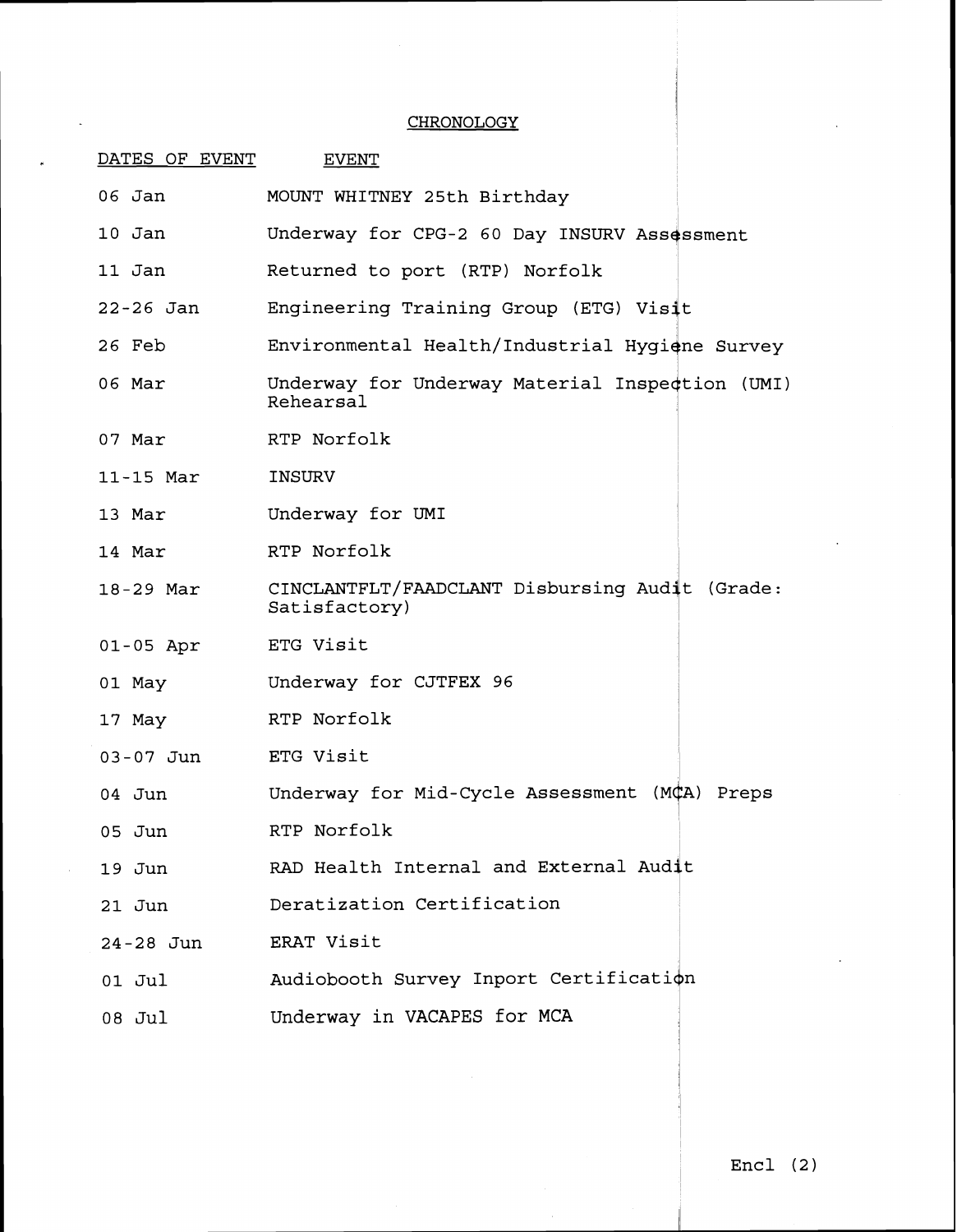- **08** Jul Heat Stress Readiness Survey (in conjunction with  $MCA)$ 
	- **10** Jul RTP Norfolk
	- **10** Jul I Underway for Hurricane Bertha evasion
	- **14** Jul RTP Norfolk <sup>I</sup>
	- **15** Aug Underway en route Halifax, NS
	- **17** Aug Arrived in Halifax, NS
	- **20** Aug Underway en route Reykjavik, Iceland
	- **27** Aug Arrived in Reykjavik, Iceland
	- **30** Aug Underway for Exercise NORTHERN LIGHT/BRIGHT HORIZON **96**
	- **13** Sep Arrived in Portsmouth, UK
	- **18** Sep Underway from Portsmouth, UK, en route Norfolk
	- **29** Sep RTP Norfolk
	- **11** Oct Underway for CJTFEX **97-1**
	- **22** Oct RTP Norfolk <sup>~</sup>
	- **29** Oct Medical Readiness Evaluation (Grade: **C1** Status)
	- **30** Oct Commenced **16** Week Phased Maintenance Availability, Norfolk Naval Shipyard (Completion scheduled for 5 February **19 9 7** )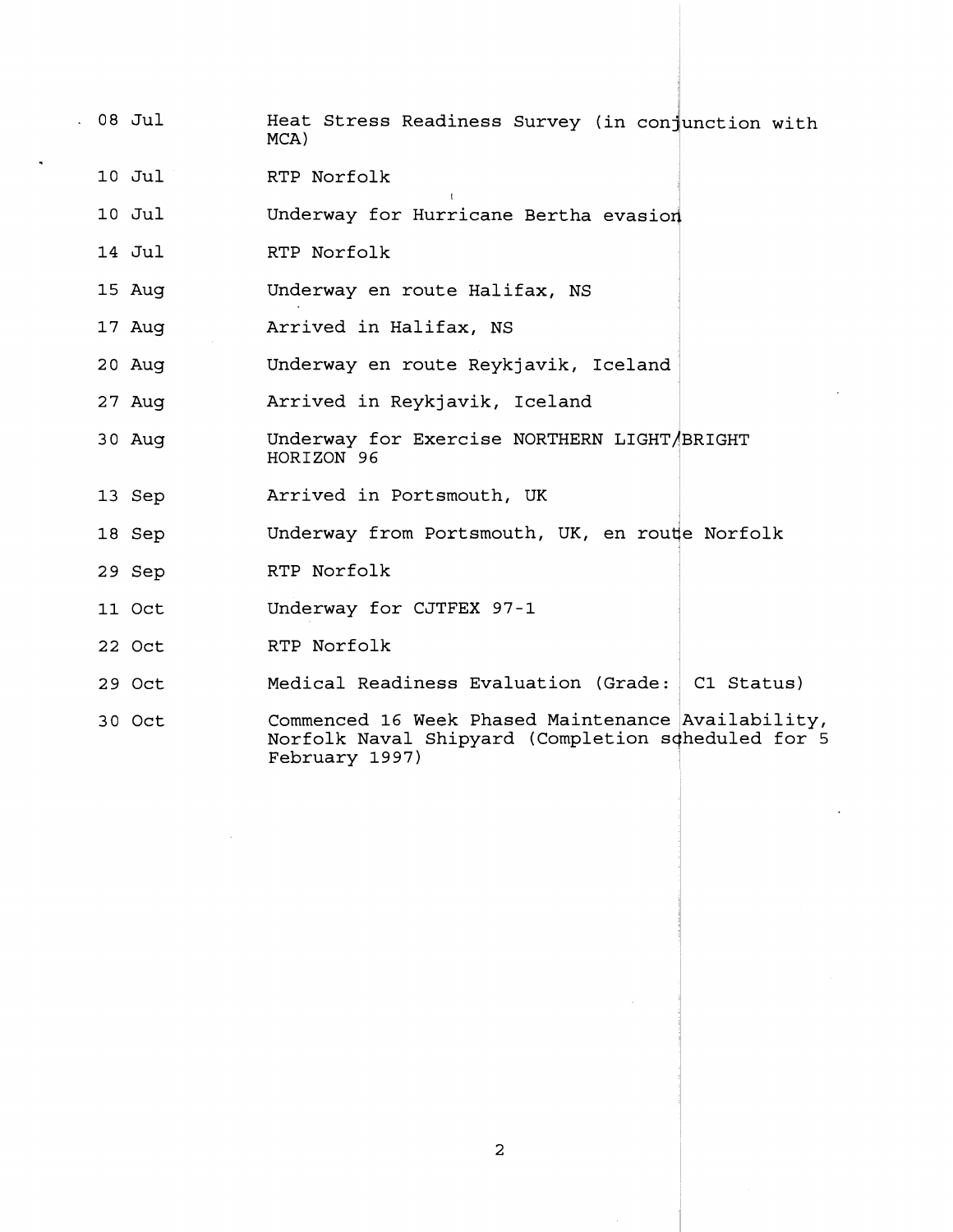## **NARRATIVE**

The 60 Day INSURV Assessment was conducted by COMPHIBGRU TWO to evaluate the ship's readiness for the March INSURV. The inspection team found various discrepancies; electrical safety, HAZMAT management and safety were specifically graded as unsatisfactory. Immediately, a shipwide standdown was initiated to rectify all discrepancies and to target for a suqcessful

INSURV . The March INSURV was very successful and minimal discrepancies were found throughout the ship. The senior inspector gave high accolades to the ship, stating the MOUNT WHITNEY was the most prepared ship he had ever inspected. LESSONS LEARNED: The two month preparation was a grueling experience with long hours and endless shipwide inspections. More preparation during the holiday stand could have avoided this last minute shuffle, but the greatest lesson learned was that these shipwide programs should be continually executed, monitored and maintained, regardless of future inspection status.

During INSURV preparations, the Engineering Department had a successful Engineering Training Group (ETG) visit which thoroughly reviewed all aspects of engineering readiness, including material readiness and administrative programs. LESSONS LEARNED: Personnel training in realistic cagualty control drills was found to be at a minimum (due largely to MOUNT WHITNEY's unique deployment schedule). In order to train engineering personnel while also meeting COMSECONDFLT's schedule requirements, a weekly light off schedule was administered for realistic drills and training. During later ETG vidits and the Mid-Cycle Assessment (MCA) this was found to be a valuable training tool.

Also during INSURV preparations the Environmental Health/Industrial Hygiene Survey was conducted with minor discrepancies and satisfactory results.

The CINCLANTFLT/FAADCLANT Disbursing Audit was conducted with minor discrepancies and a grade of satisfactory.

The April ETG visit showed improvements in engineering personnel training and it was evaluated as Satisfactory. LESSONS LEARNED: More shipwide attention was necessary for Main Space Fire Drills. Walk-through drills were scheduled weekly and realistic Main Space Fire Drills were conducted during JTFEX 96-2.

In May 1996, MOUNT WHITNEY got underway for Combined Joint Task Force Exercise (CJTFEX) 96. More than 53,000 diilitary service members from the United States and the United Kingdom participated in the exercise on military installations in the southeastern United States and in littoral waters along the Eastern Seaboard. Participants included the USS ENTERPRISE Battle Group (26 ships), UK Task Group (27 ships), 8th Air Force (191 aircraft), Carrier Air Wing 17 (80 aircraft), Royal Air Force (56 aircraft), XVIII Airborne Corps (82nd Division), II Marine Expeditionary Force Forward, 24 Marine Expeditionary Unit,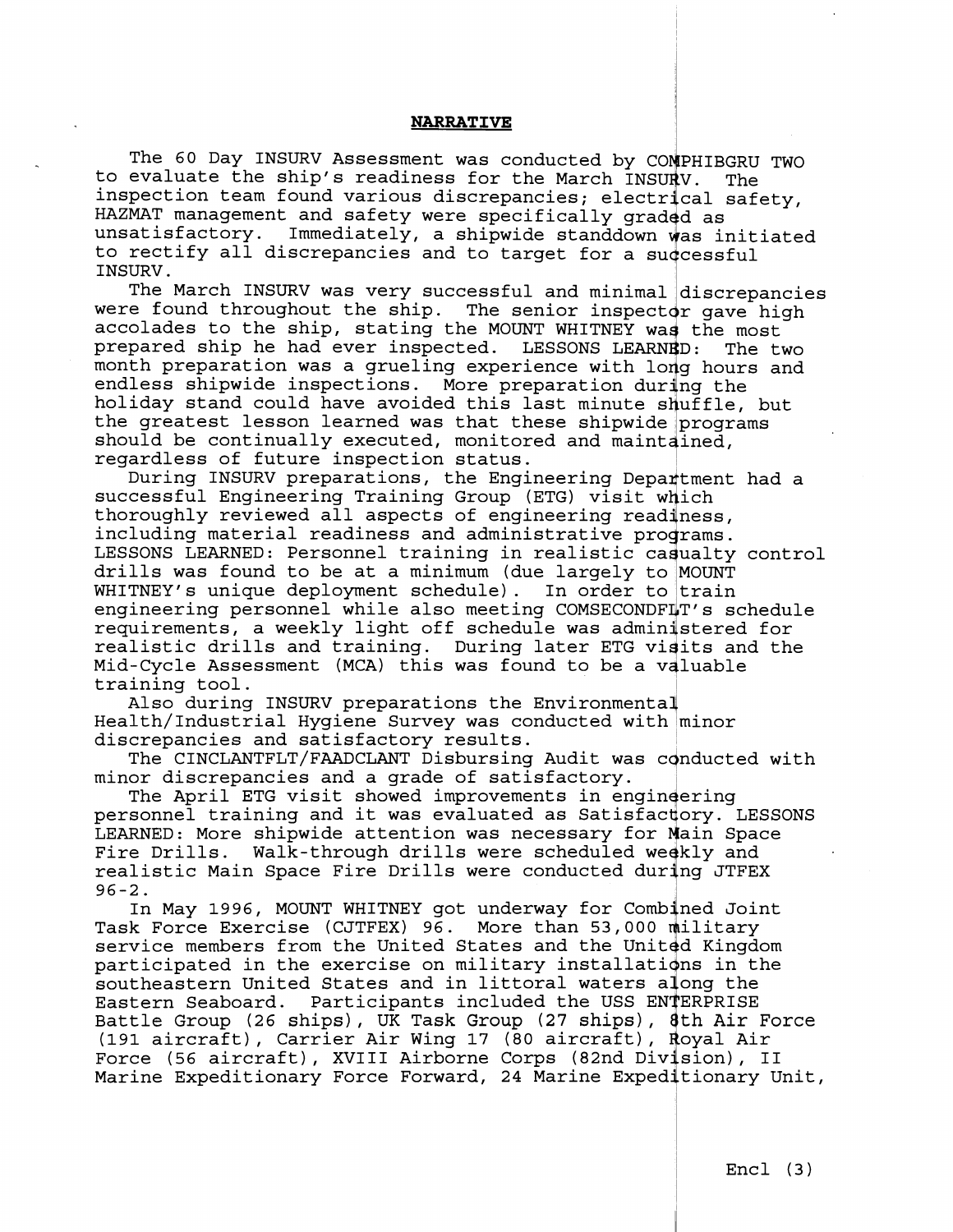and UK 3 Commando Brigade. Overall the exercise was very successful.

The June ETG visit showed further improvements on engineering personnel training and also shipwide Main Space Fir4 Drills. The evaluation was Satisfactory and the ship was on track for the July Mid-Cycle Assessment.

The annual **RAD** Health Internal and External Audit was conducted by COMPHIBGRU TWO and the results were Satisfactory. The Deratization Certification, a requirement for port visits, was conducted by Navy Environmental Preventive Medical Unit Two (NEPMU-2) and found MOUNT WHITNEY rat free.

The Engineering Readiness Assessment Team (ERAT) from COMPHIBGRU TWO made the final engineering evaluation prior to the<br>MCA. The visit found the training and material readiness to be The visit found the training and material readiness to be MCA. The visit found the training and material readiness to be<br>at optimum levels. The extensive classroom training, weekly hot<br>plant casualty control training and shipwide Main Space Fire<br>Drill training proved effective wh plant casualty control training and shipwide Main Space Fire Drill training proved effective when the MCA was completed successfully. LESSONS LEARNED: Training should be a realistic this lesson was learned early. and ongoing process with frequent outside evaluation; fortunately

The ship returned to port for only a few hours after the assessment then quickly redeployed with 44 other ships to avoid assessment then quickly redeployed with 44 other ships to avoid<br>Hurricane Bertha. Hurricane avoidance operations continued for<br>four days four days.

MOUNT WHITNEY deployed in August to participate 'n Exercise NORTHERN LIGHT/BRIGHT HORIZON. On 17 August 1996, the ship visited Halifax, Nova Scotia for a four-day port call. Halifax visited Halifax, Nova Scotia for a four-day port call. is an active city with many things for sailors to experience and was a good port visit for morale. in Exe<br>the sh<br>11. I<br>xperie<br>xpy

Joining up with Canadian naval ships, MOUNT WHITNEY sailed into Reykjavik, Iceland for another four-day port visit and to rendezvous with other NATO ships in preparation for the exercise. Iceland had many geographical attractions but was very expensive, which limited sailor activities.

Following Reykjavik, MOUNT WHITNEY proceeded to dhe exercise operating area near the coast of Norway and the Shetland Islands, where she joined with NATO ships from nine other nations. The exercise involved more than 70 ships, 20,000 American Sailors, and about 12,000 service members from Britain, Belgium, Canada, Denmark, France, Germany, Italy, the Netherlands, Norway and<br>Spain. For the exercise, involving two opposing forces, MOU For the exercise, involving two opposing forces, MOUNT WHITNEY served as the strategic joint operations command and control platform for one force. As a tactical maneuver during the exercise, MOUNT WHITNEY anchored in a Norwegian fjord, successfully hiding from opposing forces.

The exercise concluded with a five day visit to Portsmouth, England for a commander's debrief of the exercise. On the 11-day England for a commander's debited of the exercise. On the fi-day<br>cransit across the Atlantic, the MOUNT WHITNEY crew continued to<br>sharpen their damage control, fire fighting, and main engineering<br>casualty drills. The trans sharpen their damage control, fire fighting, and main engineering<br>casualty drills. The transit was also an excellent opportunity The transit was also an excellent opportunity for crew training on Enlisted Surface Warfare Specialty (ESWS) qualifications.

Two weeks after returning from the North Atlanti¢ cruise, MOUNT WHITNEY returned to the Virginia Capes Operating Area for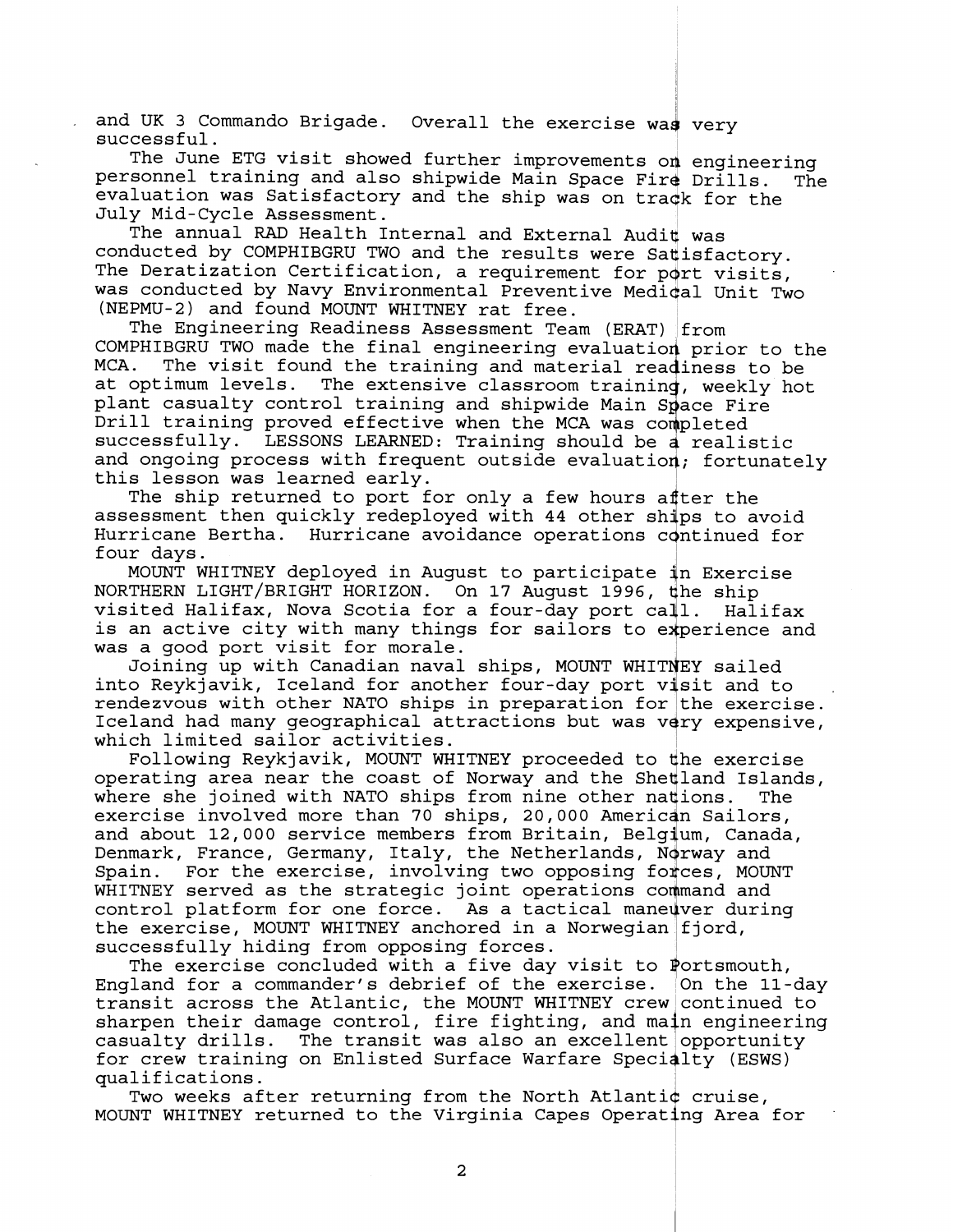JTFEX 97-1. More than 15,000 service members from 411 branches of the armed forces participated in the exercise. Participating units included the USS THEODORE ROOSEVELT (CVN-71) Carrier Battle Group and USS NASSAU (LHA-4) Amphibious Ready Group; elements of the II Marine Expeditionary Force; elements of the U.S. Air Force's Air Combat Command and Air Mobility Command, and units from Mine Warfare Command, Special Operations Command, Space Command, U.S. Coast Guard, and both Canadian and Netherlands<br>patrol aircraft. This exercise was also highly successful. This exercise was also highly successful.

The Medical Readiness Assist Visit in October found the Medical Department fully operational and was graded with a C1 Status and upgraded to a Medical Readiness Evaluation.

Early preparation for the 16 week Phased Maintendnce Availability made for a smooth transition to the Norfolk Naval Shipyard (NNSY) and the industrial environment. The end of the year found MOUNT WHITNEY more than half way through the Phased Maintenance Availability, starting to prepare for sea trials scheduled for January 1997.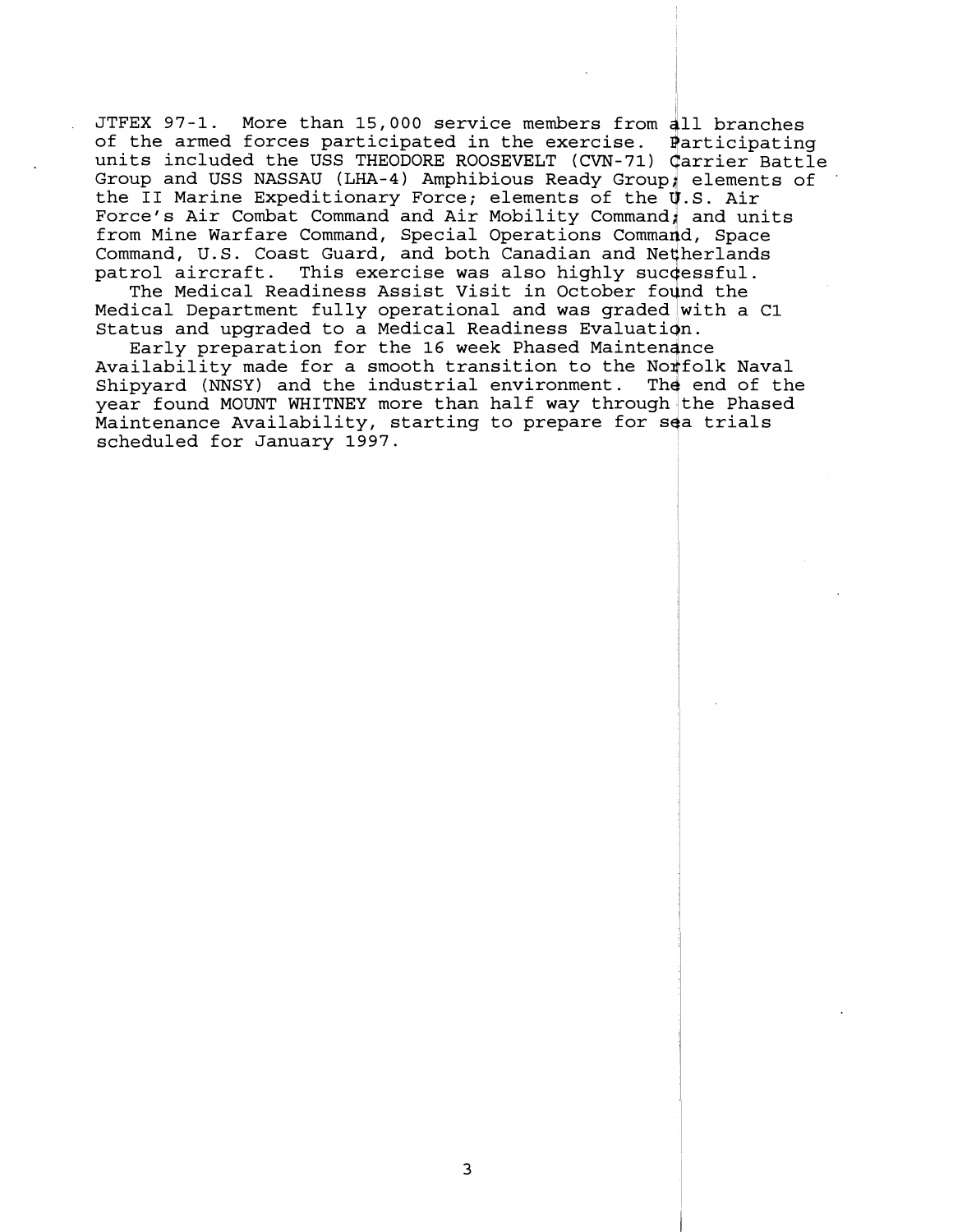#### UPGRADES/CAPABILITIES

MOUNT WHITNEY continued to upgrade C4I equipment and to improve the material condition of the ship throughout the year.

1. Permanent installations/upgrades included:

## Communications:

-- Global Broadcast System (GBS) was installed. This system provides data capability for the Air Tasking Order (ATO), Common Operational Picture (GCCS),<br>primary and secondary imagery, IMACTS imagery, TRAP/TIBS/BINOCULAR, Army<br>Common Ground Station, DMA maps, Navy METOC, AF Global Weather, INTELI Common Ground Station, DMA maps, Navy METOC, AF Global Weather, INTELINK-S,<br>Army Intel, and Tomahawk MDU data. It also provides video capability for Tomahawk tail-fin video, Tomahawk chase plane, Unmanned Aerial Vehicle (UAV),<br>CNN, medical imagery, FEMA Scrolling Scenario, "canned" JICPAC intel briefing, JWID brief, GBS brief, and GBS tutorial.

-- NAVMACS I1 was updated.

-- TRI-TAC System was installed. This includes switch multiplex unit, digital small switch, remote access unit, group logic unit, and Command Net radio interface.

-- Digital Wideband Transmission System was installed. This resolves shipboard VHF, HF, and SHF congestion, demand, and delay.

-- A seven-foot SHF antenna system was installed to increase SHF transmit/receive capability.

-- The Contingency Theater Automated Planning System (CTAPS) was installed to enable real-time transmission of Air Tasking Order data.

-- The Common Operational Modeling, Planning, and Simulation Strategy was installed for interoperable, distributed collaborative planning in the combined arms environment.

-- Naval EHF Command Console provides the capability to transmit MDU's over EHF .

-- A JMCIS 2.2 upgrade completed the integration of the JMCIS network.<br>-- The External Communications Control Terminal was installed to control secure EXCOMM circuit connectivity using either a conventional keyboard/mouse<br>secure EXCOMM circuit connectivity using either a conventional keyboard/mouse or LCD touch screen.

-- The Shipboard Meteorological and Oceanographic Observation System provided upgraded capabilities to the AN/UMK-3 Tactical Environmental dupport System (TESS) .

-- A GTE SATCOM software upgrade improved the pitch/roll response of the satellite antenna.

-- The Mission Data System (MDS) was upgraded with Version **3.U.8.2** software.

-- Navy Global Command and Control System (GCCS) was installed to provide global status of forces information in common operating environment; common core functionality in crisis planning force employment/deployment, fire support, personnel, and narrative information.

-- The Air Defense System Integrator (ADSI) was installed to provide a complete tactical picture of air, surface, and subsurface contacts.

-- **An** SHF SATCOM multi-function card was installed, enabling dhe AN/WSC-6 to operate at higher bandwidths with reduced power output.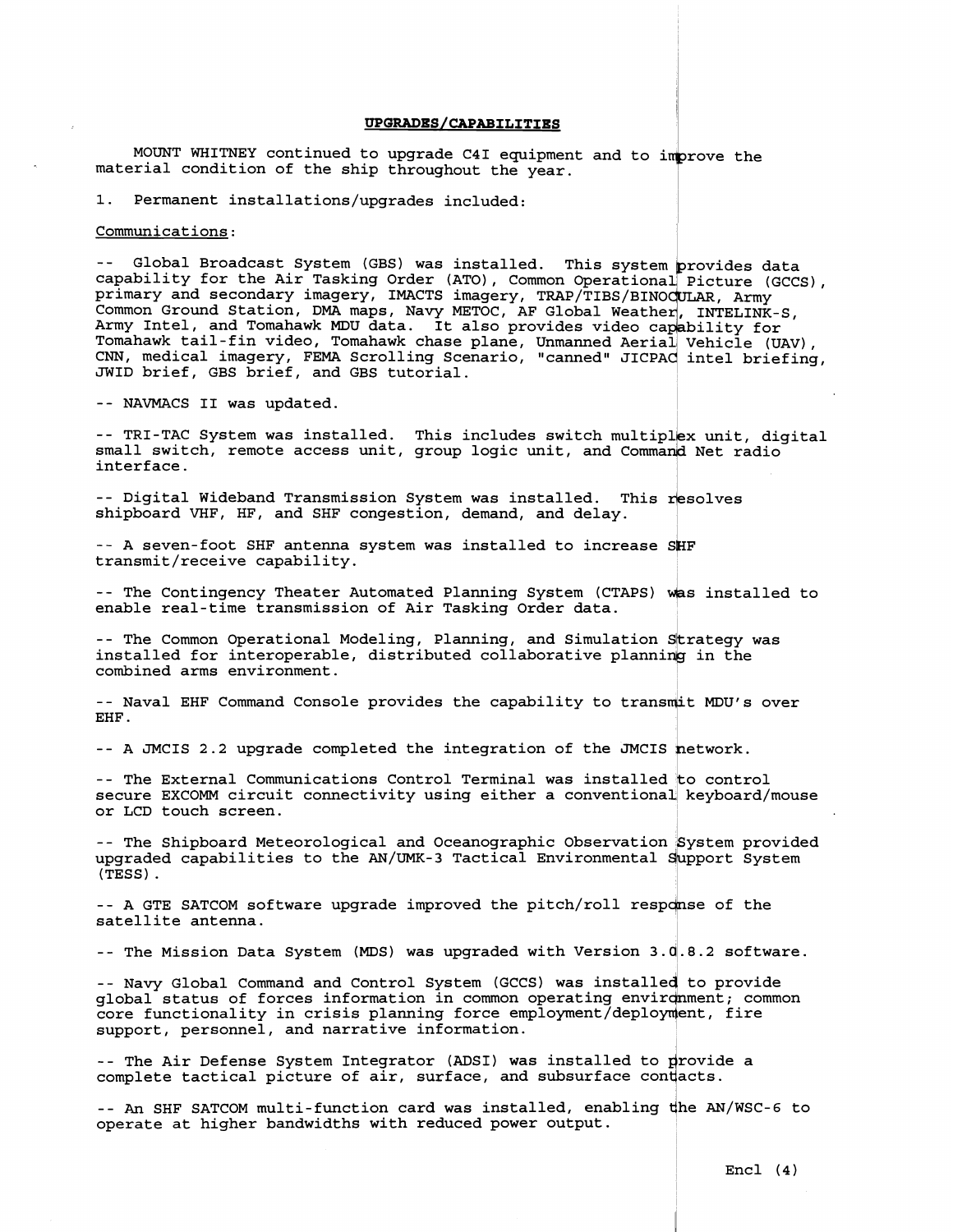-- The GENSER Joint Deployable Intel Support System (JDISS) was installed to provide automated intelligence support to the JTF Commander using existing Theater communications via DSNET 111.

-- Refurbishment of the SRA-62 antenna commenced. Several radials were broken off and required replacement, and the entire unit required sand blasting and painting.

-- High Frequency Radio Group (HFRG) installation commenced. This system routes HF transmit signals to a series of common antennas witbut the requirement for narrowband multicouplers, and replaces existing antennas with upgraded 2-30MHz units.

### Radar :

-- An AN/SPS-40E radar upgrade resolved EMI RF problems with non-hardened communications systems.

#### Engineering:

-- The entire ship's phone system was overhauled and replaced with a new AT&T system.

-- A fresh water drain tank pump was repaired underway in October.

-- A major repair was conducted on the main steam line 10 August 1996.

-- Two main condensor casualties, caused by ruptured tubes, were repaired by ship's force during the NORLANT.

-- Overhaul of the main condensor began in December.

-- The #2 Evaporator third state ruptured tube was repaired and overhauled during the NORLANT.

-- A major repair was made to the 1C SSTG trip throttle valve during the NORLANT, clearing underway restrictive.

-- The main engine lube oil purifier was overhauled using decommissioned ship parts in December.

-- A new crossover valve was installed in the anchor windlass hydraulic system in December.

-- The CHT system was overhauled, to include: Four CHT air blowers, four CHT pumps, four communators, 23 remote operators and 23 CHT plug Valves.

-- A new sheet metal shearer and pipe bender were installed in the HT shop.

### Other:

-- Three NTDS consoles were removed in D & T to make more room for an embarked JFACC GAT cell.

-- During the Phased Maintenance Availability (PMA), the NAVSEA self-help program produced four new berthing areas and four heads. Numerous pieces of new equipment were installed throughout Supply, including washers, dryers, refrigerators and freezers, steamers, griddles, and a new PRC on the mess decks. The mess decks and lower wardroom were redecorated. Two three-man staterooms increased officer berthing by six.

2. Temporary installations were as follows:

-- U.S. Army and the U.S. Air Force Command Tactical Terminals were installed in support of CJTFEX 96.